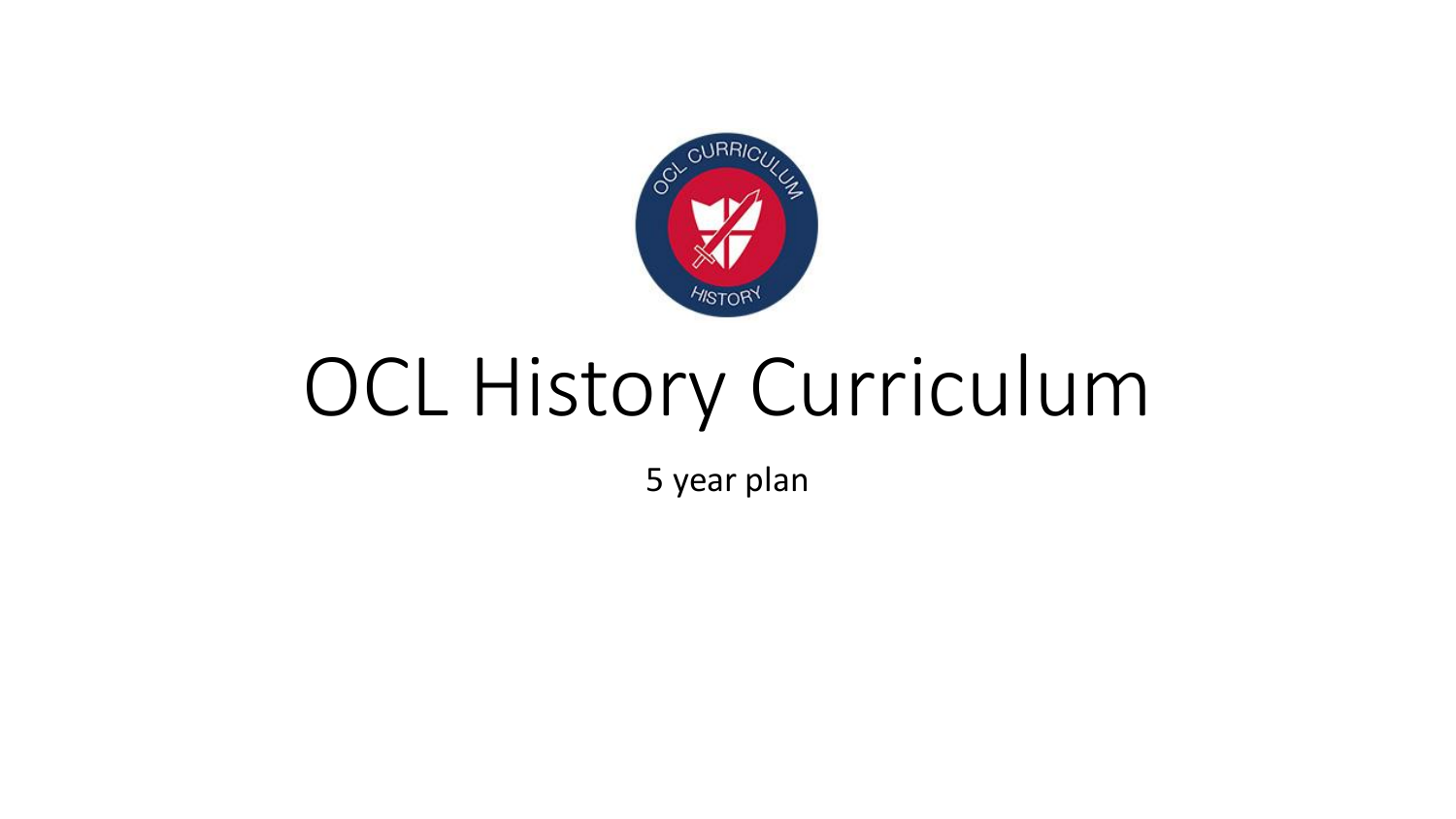## Curriculum Intent

#### **Department Vision:**

#### **Knowledgeable students**

• Our curriculum is designed to ensure History sparks student's imagination about the past. Inspiring them to be curious about the events, beliefs and individuals that have shaped our present and future. Our intent is that pupils will be encouraged to explore a knowledge rich curriculum embedded with sources and interpretations whilst acquiring the skills to develop as inquisitive learners. This will help them become analytical thinkers who have the confidence to question the world around them. Where possible, an appreciation of Croydon and its environs will help them develop a more fulsome understanding of their local community.

• Through the teaching of History we endeavor to teach children to understand the complexity of people's lives, the process of change, the diversity of societies and relationships between different groups, as well as their own identity and the challenges of their time.

• Their History vocabulary will be rich, allowing them to make sense of what they hear, read and encounter in the world. As a result, they can stand in any circle with confidence.

• The skills they acquire in History can be used in a wide variety of jobs such as journalism, politics, law, teaching and management.

#### **Knowledgeable teachers**

• We want to ensure that our teachers, at all stages of their career are confident in their subject knowledge. We want to give them the time to differentiate lessons for their classes and have consistency in terms of what they teach our students.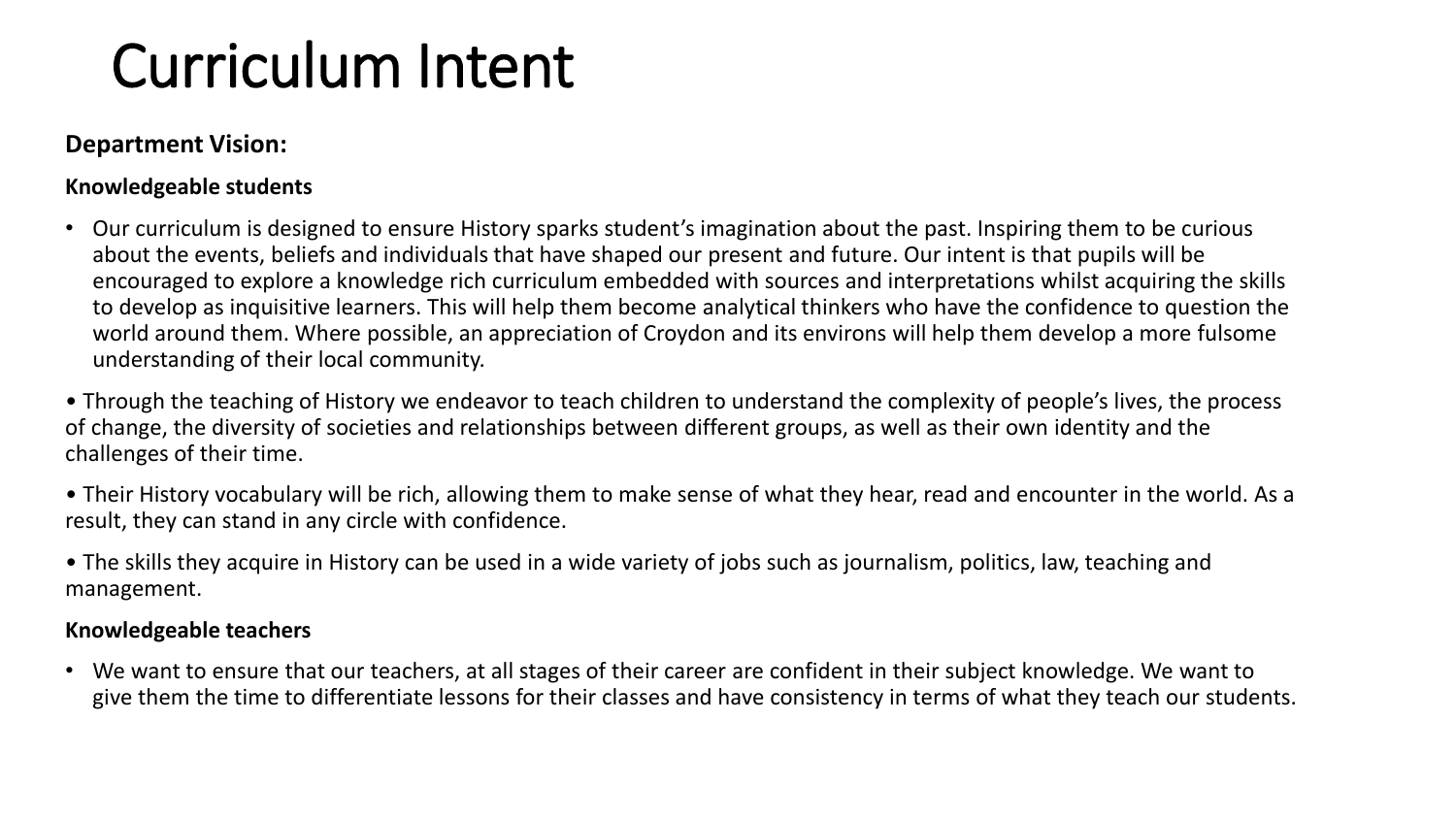In Y7, the OCL History curriculum aims to establish a critical platform for subsequent learning. As such, the very first thing that students will encounter are the various worlds where our curricular narrative will play out; European Christendom, Eastern Byzantium, and the Medieval Islamic World centred in Baghdad. This world-building enterprise at the beginning of the year will pay dividends, with pupils returning to these centres of medieval power and authority time and again. The year as a whole has 3 broad themes that run across and between the various sub topics we will teach.

At a fundamental level, our Y7 curriculum is a story of migration. Not, however, a straightforward migration of people (though this will, of course, feature heavily), but the complicated movement of ideas, objects and beliefs. It is the relationship between this movement of ideas and the people who encounter and adopt them that will help guide students through their first year of studying history at secondary school.

This gives rise to our second curricular narrative; the agency of those who inhabit the past. History is the story of great forces; social, political, economic dynamics that dramatically alter the currents of the past. But it is also the story of people. Our Y7 curriculum will give agency to the figures we encounter. From Mansa Musa to Martin Luther, and from Roger of Howden to Kilij Arslan, we will establish historical figures not as inanimate pawns who simply exist in the past, but as inhabitants of distinct and interrelated worlds, with the capacity to think, feel, and respond just as we do now.

Which brings us to the ultimate narrative of not just our Y7 curriculum, but perhaps History at large: power. The above movement of people, ideas, objects, beliefs and much more can also be told as the story of conquest, upheaval, rebellion and subversion. The story of power will lie at the heart of much of what students learn in Y7. Specifically, whose power? What power? And most critically the question of how power is forged, formed and, ultimately, lost. This may sound like the beginning of a tired, old curriculum in which the power of 'Great Men' feature heavily, but that would be wrong. Instead, by tackling these questions we see the contested power between institutions, the innate vulnerability of monarchy, the discrete power (and agency!) of women in the Medieval era, as well as myriad challenges to established authority.

These 3 curricular narratives will run throughout the course of Y7 and beyond, accompanied by the smaller narratives of trade, religion, authority and empire. They will build to a crescendo at the end of the year, where the story of Anglo-Spanish tension in the 16<sup>th</sup> Century will demand an understanding of the curriculum as a whole.

| <b>Year 7</b>                          |                                                                                                                                                              |                                                                        |                                                                                                                                                                                                                                                                                                                                                                                       |                                                                                                                                    |
|----------------------------------------|--------------------------------------------------------------------------------------------------------------------------------------------------------------|------------------------------------------------------------------------|---------------------------------------------------------------------------------------------------------------------------------------------------------------------------------------------------------------------------------------------------------------------------------------------------------------------------------------------------------------------------------------|------------------------------------------------------------------------------------------------------------------------------------|
| <b>Theme</b>                           | <b>Enquiry questions</b>                                                                                                                                     | <b>Second Order</b><br>Concept                                         | <b>Justification</b>                                                                                                                                                                                                                                                                                                                                                                  | <b>Substantive Concepts</b>                                                                                                        |
| The world in<br>1000                   | What connected<br>Constantinople with other<br>worlds?<br>Where did power truly lie<br>in the medieval world?                                                | Similarity &<br><b>Difference</b><br>Similarity &<br><b>Difference</b> | <b>Constantinople:</b> Hinge between Ancient Rome<br>& Medieval World (continuity with KS2) but also<br>hinge between East and West. Returned to<br>throughout Year 7 & beyond.<br><b>Islam &amp; Christendom: Establishing key themes</b><br>and world building for rest of the curriculum.                                                                                          | Christianity, The Church,<br>Islam, Empire, Conquest,<br>Trade, Migration, Monarchy,<br>Power, Dynasty, Knowledge,<br>Society      |
| <b>Contested</b><br>power              | To what extent did the<br>$\bullet$<br>Normans bring a<br>truckload of trouble?<br>How on earth did the<br>Crusaders make it all the<br>way in to Jerusalem? | Change &<br>Continuity<br>Causation                                    | Normans: Key turning point in British History,<br>setting the scene for Britain in the narrative and<br>establishing key concepts (including conflict).<br><b>Crusades:</b> Interaction (conflict) of worlds<br>established, England, Europe, Holy Lands.<br>Picking up on themes from term 1.                                                                                        | Conquest, Rebellion,<br>Christianity, Islam,<br>Feudalism, Monarchy,<br>Papacy, Holy War, Society                                  |
| Empire,<br>connection<br>+ trade       | What made Mansa Musa<br>exceptional?<br>How do you make a<br>$\bullet$<br>road out of silk?                                                                  | Significance<br>Consequence                                            | Mansa Musa: Function of kingdoms and proto-<br>empire, setting context for return to West Africa<br>later but also reinforcing success outside of<br>Europe.<br>Silk Roads: Breadth unit - geographically and<br>chronologically encompassing study so far and<br>connecting key locations. Establishing relations<br>through trade rather than just conflict.<br>Migration of ideas. | Trade, Commerce,<br>Governance, Power,<br>Migration, Empire                                                                        |
| <b>Instability</b><br>and new<br>ideas | Who can tell us about<br>Medieval Life?<br>Who really went to war in<br>$1455$ ?                                                                             | Evidential<br>Interpretation                                           | Medieval Life: Establishing key elements in the<br>Middle Ages (growth of Towns /role of women/<br>treatment of Jews)<br>War of Roses: A transition from medieval<br>England to the Tudor era, revisit royal instability,<br>challenges to authority, role of women.                                                                                                                  | Settlements, Taxation,<br>Monarchy, Feudalism,<br>Succession, Dynasty, Power,<br>Literacy/Knowledge,<br>Gender, society            |
| <b>Religious</b><br>revolution         | Martin Luther, father of<br>the Reformation?<br>To what extent was the<br>Reformation in England a<br>Car Crash?                                             | Causation<br>Change &<br>Continuity                                    | Luther: Return to daily religious life in Europe,<br>pick up on themes of challenging authority, set<br>Luther within this wider narrative.<br>Reformation: Return to structure of government<br>and build on this understanding. Build on<br>tension between church and state. Critical for<br>KS4.                                                                                  | Christianity, Sovereignty,<br>Literacy, Catholic,<br>Protestant, Papacy,<br>Rebellion, Monarchy, Power,<br>Advisors                |
| <b>Early Empire</b>                    | Streets paved with Gold:<br>how on earth did the<br>Aztecs do it?<br>How did England come<br>to rule the waves?                                              | Causation<br>Causation                                                 | Aztecs: Return to themes of governance, trade<br>and empire. But also a chance to shift the lens<br>of colonisation to the colonised.<br>Spain + England: Bring it all together. Clash of<br>empires, religious warfare, trade competition.<br>Curriculum as a whole must be understood.                                                                                              | Culture, Trade, Governance,<br>Society, Empire,<br>Administration, Conquest,<br>Migration, Exploration,<br>Navigation, Subjugation |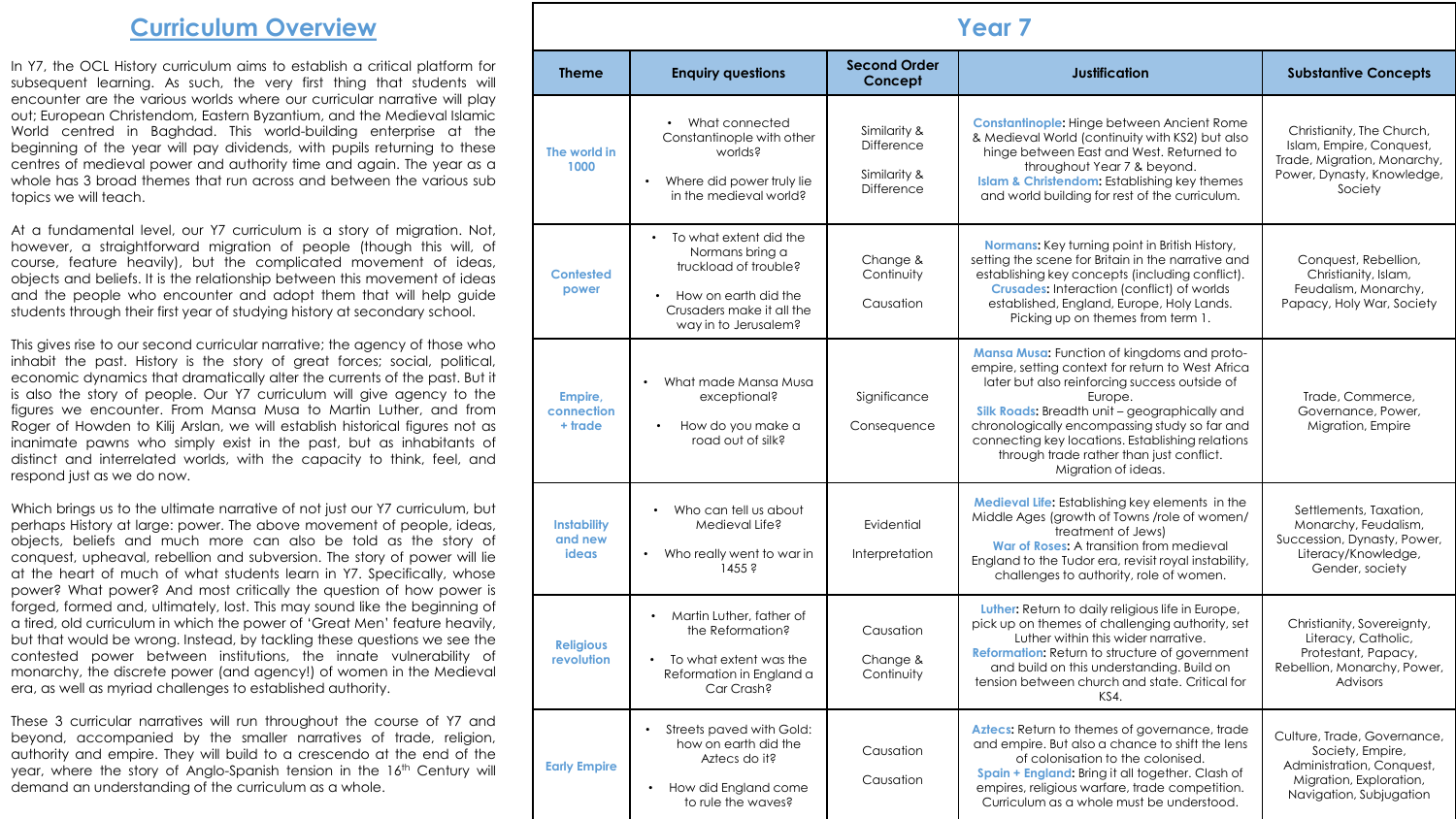The Year 8 history curriculum builds upon the three big narratives established in Year 7, placing people and their actions at the heart of the shifting sands of Empire, technology, protest, revolution, and, ultimately, power.

From the beginning of the Mughal Empire in India in the  $15<sup>th</sup>$  century through to the Peterloo Massacre at the beginning of the 19<sup>th</sup> century, students will once again explore British history in its place as part of a global narrative, where Britain was not always the premier power nor indeed the centre of events that arguably changed the course of history.

The year continues to establish the contiguity of events across the World, explicitly relating events taking place in one location to those they have studied taking place in other, continuing the world building and connectiveness from Year 7.

The narrative of migration, including both people and ideas, is further explored through the expansion of empires, forced movement of people as part of the transatlantic salve trade, and through ideas of revolution and enlightenment. But rather than just 'grand forces' at work, the role and actions of individuals both 'great' and 'ordinary' will underpin the study of the significant changes and events being analysed, from Charles I's actions eventually leading to his head being chopped off to Henry Hunt's progressive speech.

By the end of the year students will have seen the Mughal and British Empires rise and fall, France, America and Britain will have experienced revolutions, though not all of the same kind, and 'ordinary' people will have challenged the status quo.

| <b>CAI O</b>                       |                                                                                                                                                                             |                                             |                                                                                                                                                                                                                                                                                                                                                                                                       |                                                                                                                                                                 |
|------------------------------------|-----------------------------------------------------------------------------------------------------------------------------------------------------------------------------|---------------------------------------------|-------------------------------------------------------------------------------------------------------------------------------------------------------------------------------------------------------------------------------------------------------------------------------------------------------------------------------------------------------------------------------------------------------|-----------------------------------------------------------------------------------------------------------------------------------------------------------------|
| <b>Theme</b>                       | <b>Enquiries</b>                                                                                                                                                            | <b>Second Order</b>                         | <b>Justification</b>                                                                                                                                                                                                                                                                                                                                                                                  | <b>Substantive Concept</b>                                                                                                                                      |
| <b>Emerging</b><br><b>Empires</b>  | Conquest or Culture,<br>what should the Mughal<br>Dynasty be remembered<br>f <sub>O</sub><br>Surviving the starving<br>time: what did it mean for<br>the Empire in America? | Significance/<br>Consequence<br>Consequence | <b>Mughals:</b> Developing empire schema and<br>explicitly focussing on meaning of culture and<br>interaction of non-Christian religions.<br>Jamestown: Provide contrast of beginnings of<br>British Empire with power of Mughals as well as<br>developing contiguous chronological<br>framework.                                                                                                     | Empire, arts, culture, dynasty,<br>conquest, trade, colonialism,<br>society,                                                                                    |
| <b>Contested</b><br>power          | Why did people chose<br>sides in the Civil War?<br>When did the Monarchy<br>lose its power?                                                                                 | Causation<br>Change &<br>Continuity         | Power of the Monarchy: Develops schema of<br>power and monarchy, establishing fluctuation<br>over time. Challenges notion of linear decrease<br>as well as rise of parliament and its functions.<br>Civil War: Zooming in to the specific challenge<br>parliament presented to monarchy during civil<br>war, context given to the disagreement but<br>focus will be on the human aspect of Civil War. | Civil War, Absolutism,<br>Constitutional, Monarchy<br>Taxation, Parliament,<br>government, public,<br>democracy, power,                                         |
| <b>Expanding</b><br><b>Empires</b> | Abolitionists or agency,<br>why was Slavery<br>Abolished?<br>"Good thing vs Era of<br>Darkness", why has the<br>British Empire been seen<br>so differently?                 | Causation<br>Interpretations                | Transatlantic Slavery: Develops schema of<br>migration through the exploration of forced<br>migration, establishing the roles and actions of<br>slaves in bringing about the end of slavery.<br><b>British Empire: Develops on themes/concepts</b><br>from Year 8 theme 1 and Year 7 themes 5 & 6,<br>especially charting the shift in power towards<br>European Empires as well.                     | Empire, subjugation,<br>colonialism, trade,<br>commerce, imperialism,<br>capitalism, globalism,<br>jingoism, slavery, society                                   |
| <b>Revolution +</b><br>technology  | Was the Enlightenment<br>really Scottish?<br>Why was the 18th Century<br>a century of revolution?                                                                           | Similarity &<br>Difference<br>Causation     | <b>Enlightenment:</b> Provides context for major<br>challenges to the status quo of the 18th century.<br><b>Revolutions:</b> Explores major challenges to status<br>quo, developing schemas of power and<br>monarchy beyond the British context of theme<br>2 and emphasising migration of ideas.                                                                                                     | Revolution, Enlightenment,<br>Taxation, knowledge,<br>ideology, popular protest,<br>agency, liberation,<br>representation                                       |
| <b>Revolution +</b><br>technology  | $\bullet$<br>"Disastrous and terrible",<br>an apt description of the<br>Industrial Revolution?<br>• What makes<br>Birmingham's 'lunatics'<br>worth learning about           | Change &<br>Continuity<br>Significance      | <b>Agricultural Development/Industrial Revolution:</b><br>Adds strand to the schema of revolution and<br>provides opportunity for local history to be used<br>to explore major changes in British society<br>Lunar Society: Use the Birmingham Lunar<br>Society to link Britain to the wider world via<br>trade and ideas.                                                                            | Revolution, Industrial,<br>Agricultural, Social Class,<br>representation, settlement,<br>agency, urbanisation,<br>consumerism, knowledge,<br>globalism, poverty |
| <b>Fighting for</b><br>freedom     | Was there more continuity<br>than change in British-<br>Jamaican relations 1760-<br>1870?<br>• How should we<br>remember the Peterloo<br>Massacre?                          | Chance &<br>Continuity<br>Significance      | Stories of slavery & Peterloo: Forefronts the<br>stories of 'ordinary' people and concepts<br>explored throughout the year, emphasising<br>agency of individuals rather than 'great forces'<br>Victorian town: Provides opportunity to reflect<br>on changes in society since start of Year 7<br>Curriculum and provides context for Year 9                                                           | Oppression, agency,<br>representation,<br>emancipation, democracy,<br>power, colonial society,<br>popular protest, poverty,<br>class                            |

**Year 8**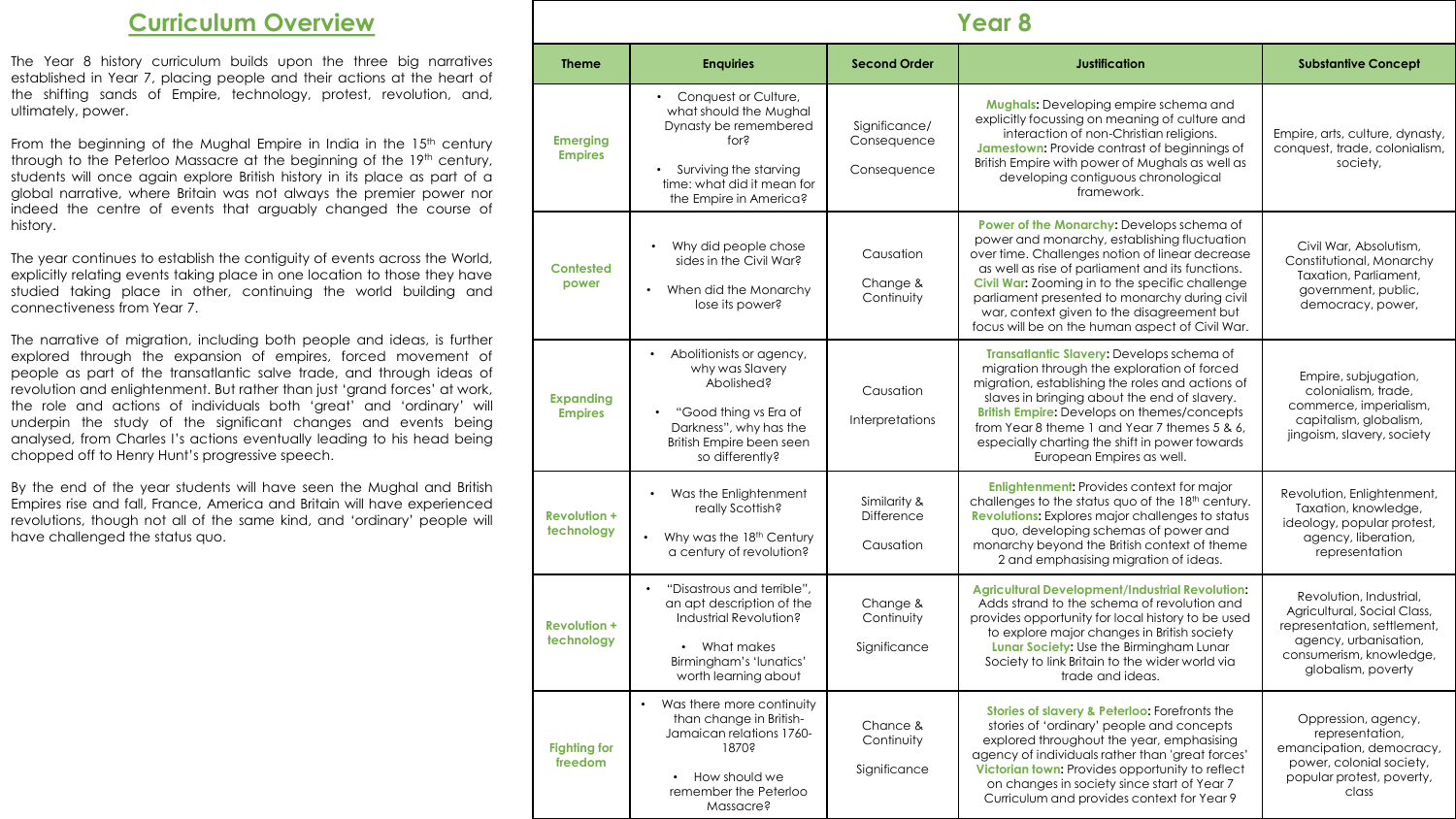Driving the Year 9 curriculum is the question of progress. Having reached this through exploring the key features of the 20<sup>th</sup> century, students will analyse attitudes and 'achievements' across the globe, allowing them to judge the 'progress' that has been made since the start of their studies in Year 7

The three big narratives of agency, power and migration still underpin the themes that students will engage with throughout the year whilst the Great Depression serves as another piece of the framework that ties themes together, helping to establish a continuous timeline of events.

The idea of power is further explored through the analysis of the increasing franchise in Britain, picking up where Year 8 left off, with idea of a 'parliament for the people' extending beyond just the number of people who could vote to the legal position of specific groups within society, both UK and abroad.

The narrative of power also ties in to the migration of ideas, with the expansion and collapse of numerous ideologies across the planet, from Imperial Japan to Fascist Italy, as well as explicitly linking movements such as Civil Rights across continents, rather than presenting events in isolation of each other.

The power and agency of individuals is repeatedly analysed, from the impact of the Suffragettes to Civil Rights leaders and the marchers who took part in the Jarrow Crusade. Specific emphasis is placed on campaigning and protest as a vehicle for change, with a focus on the individuals who were not willing to abide by the status quo, drawing on themes from Year 8.

Migration is repeatedly addressed, through the movement of people and ideas, picking up on themes established in Year 7 & 8. The movement of people, their impact and treatment are particularly evident in the Rights, Laws and attitudes themes as well as in the World at War.

The year will challenge students to characterise the nature of the 20th century itself while drawing together he strands sown throughout Year 7 & 8.

Students choosing not to study history at GCSE will leave year 9 with a chronological grasp of global history from the early Middle Ages through to the end of the 20<sup>th</sup> century, whilst those choosing to continue their historical education will have built a solid grounding on which the GCSE course develops, without simply repeating content

| $\overline{\phantom{a}}$              |                                                                                                                                      |                                                                |                                                                                                                                                                                                                                                                                                                                                                                                                                                 |                                                                                                                                          |
|---------------------------------------|--------------------------------------------------------------------------------------------------------------------------------------|----------------------------------------------------------------|-------------------------------------------------------------------------------------------------------------------------------------------------------------------------------------------------------------------------------------------------------------------------------------------------------------------------------------------------------------------------------------------------------------------------------------------------|------------------------------------------------------------------------------------------------------------------------------------------|
| <b>Theme</b>                          | <b>Enquiry questions</b>                                                                                                             | <b>Second Order</b><br>Concept                                 | <b>Justification</b>                                                                                                                                                                                                                                                                                                                                                                                                                            | <b>Substantive Concepts</b>                                                                                                              |
| <b>Parliament</b><br>of the<br>People | When did the UK get a<br>"parliament of the<br>people"?<br>'A waste of time', a valid<br>assessment of the Jarrow<br>March?          | Consequence<br>Significance                                    | <b>Democracy:</b> Picks up on a number of themes<br>from Year 8 to establish nature of democracy in<br>Britain and the impact the growing franchise<br>had on class in Britain, with agency and actions<br>of specific groups driving the narrative.<br><b>Great Depression:</b> Introduces a recurring<br>feature In the following themes and establishes<br>North/South divide in the UK                                                      | Democracy, Poverty,<br>Representation, class, Great<br>Depression, Suffrage,<br>parliament, protest, Welfare                             |
| <b>Rights, Laws</b><br>& Attitudes    | "New laws but same<br>attitudes", an accurate<br>reflection of the 20 <sup>th</sup><br>century?<br>What does the Eldorado<br>reveal? | Change &<br>Continuity<br>Interpretations                      | 'Toleration': Questions ideas of progress through<br>history (and the curriculum), focussing on the<br>legal position and attitudes towards women<br>and LGBTQ+ individuals in at the start of and<br>throughout the 20 <sup>th</sup> century in Britain.<br><b>Eldorado:</b> Weimar Germany provides<br>comparative context to the treatment of<br>LGBTQ+ people in Britain whilst establishing the<br>context for the rise of Nazi Germany.   | Society, Toleration, equality,<br>government, legislation,<br>liberal, representation,<br>ideology, discrimination,<br>Gender, Sexuality |
| The World at<br>War                   | Why was one World War<br>not enough?<br>What was the experience<br>of war in the 20 <sup>th</sup> century?                           | Causation/<br>Consequence<br>Similarity &<br><b>Difference</b> | <b>World Wars:</b> Draws together the various worlds<br>explored throughout he curriculum to explore<br>their repeated collision in the 20 <sup>th</sup> century and<br>setting the scene for the later exploration of<br>ideologies.<br><b>Experience of War:</b> focusses on the changing<br>nature of warfare on impact of war on civilians<br>as well as soldiers (beyond home-front in Britain<br>and white soldiers on the Western Front) | Appeasement, Empire,<br>Imperialism, Nationalism,<br>Militarism, Alliances,<br>Diplomacy, ideology                                       |
| <b>Rights, Laws</b><br>& Attitudes    | What did Civil Rights<br>leaders really want?                                                                                        | Similarity &<br><b>Difference</b>                              | Civil Rights: Picks up the narrative of Year 8<br>theme 3 and Year 9 Theme 2 but aims to<br>challenge simplistic narratives and<br>misconceptions of racial tension as being solely<br>a US issue by putting race into a wider global<br>context in the 20 <sup>th</sup> century.                                                                                                                                                               | Civil Rights, Segregation,<br>emancipation, legislation,<br>society, protest, Racism,<br>Apartheid, repression                           |
| <b>Emerging</b><br><b>Ideologies</b>  | "Liberation", the broken<br>promise of all ideologies<br>of the 20 <sup>th</sup> century?                                            | Similarity &<br>Difference/<br>Consequence                     | <b>Ideology:</b> Develops the schema of ideology<br>through the introduction to both new and<br>legacy ideologies that dominated the 20 <sup>th</sup><br>century and provide context for understanding<br>the current state of the World                                                                                                                                                                                                        | Liberation, Ideology,<br>communism, Imperialism,<br>Democracy, Capitalism,<br>Revolution, Fascism                                        |
| <b>Tolerant</b><br>World              | Who was responsible for<br>$\bullet$<br>the Holocaust?<br>How can we explain<br>genocide in Rwanda?                                  | Interpretations<br>Causation                                   | Holocaust: Forefronts agency of individuals in all<br>positions in society in the holocaust. Builds on<br>the previous theme to explore the impact of<br>ideologies and again question ideas of<br>progress in the 20 <sup>th</sup> century.<br>Rwanda: Ties in themes of empire, ideology and<br>conflict to examine horror of genocide in<br>Rwanda.                                                                                          | Holocaust, Genocide,<br>Empire, Conflict, ideology,<br>legislation,                                                                      |

**Year 9**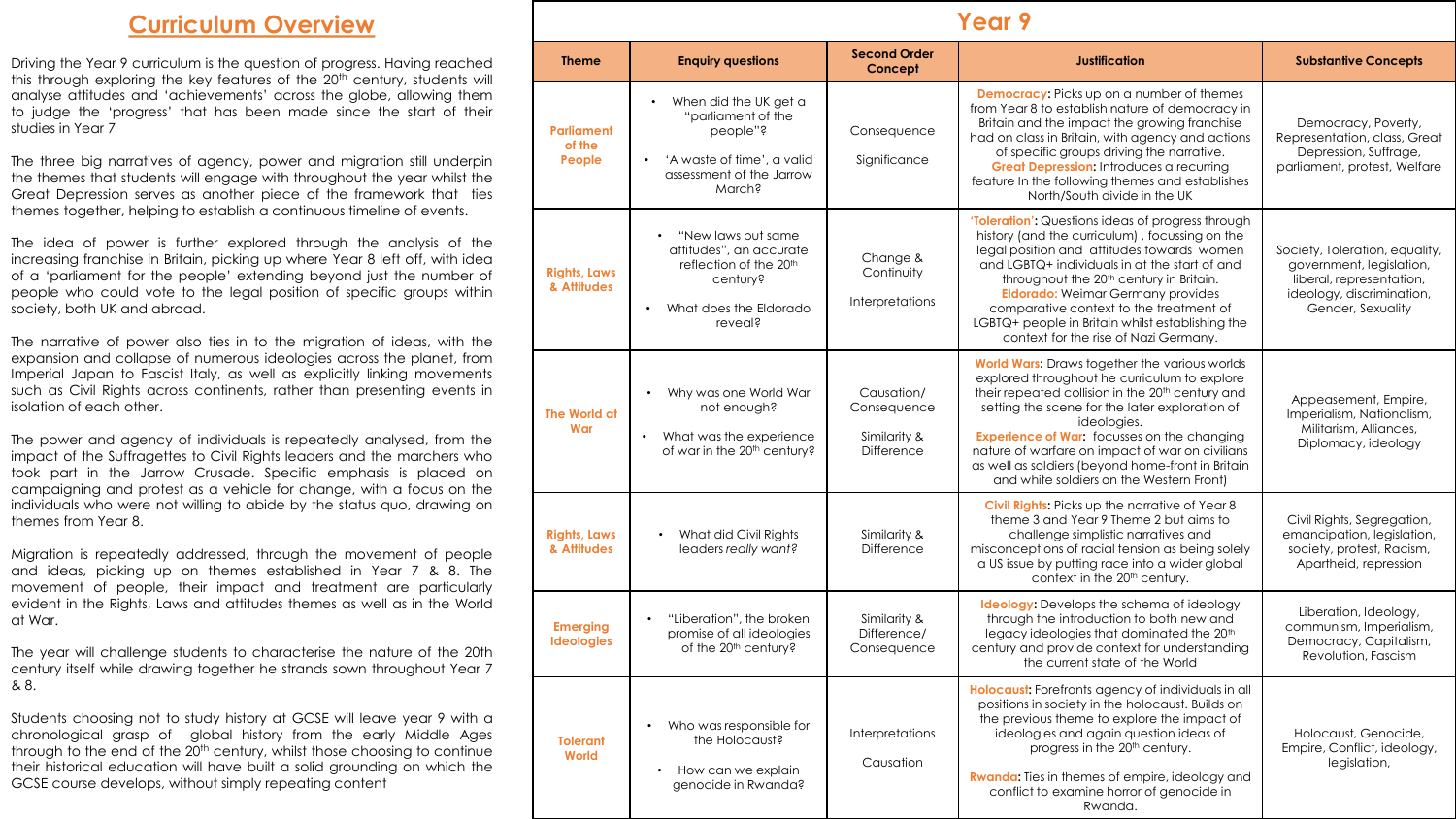Whilst obviously based on the specification of the Edexcel (9-1) GCSE history course, the Year 10 curriculum continues to build on the big narratives, second order & substantive concepts and chronology established during and driving the KS3 curriculum.

**Punis** Crime & Punishment, c1000-Present explores the changing power(s) shaping crime, law enforcement & punishment, often directly linked the migration of people and ideas. The focus on factors driving change and continuity, highlighting the role of key individuals as well as attitudes in society furthers students schema of 'agency' and the impact of actual people and their actions, both 'big', such as William I and 'small', such as the Tolpuddle Martyrs and the outcry from the public over their transportation.

The position of paper 1 at the beginning of Year 10 and the breadth of its scope gives students the chance to re-tread and develop much of the chronological framework they have developed through Year 7, 8 and 9, in some cases re-visit specific events and periods through a new lens. The study of Whitechapel and the Ripper Murders is a prime example of this, building on prior knowledge of life following the industrial revolution.

**Early** This scale switching is further complemented by the study of the Early Reign of Elizabeth, which again builds on prior knowledge from KS3 and the Early Modern aspects of Paper 1. Power, agency and migration once again underpin students' study, with the role and lives of women a key feature of this theme.

### **Year 10 Theme Topics Second Order**

| <b>Theme</b>                                            | <b>Topics</b>                                                                                                                                                                                                                                                                                                                                                                                                                                                                                                                                                             | Concept                                                     | <b>Justification</b>                                                                                                                                                                                                                                                                                                                                                                                                                                                                                                                                                                                                                                                       | <b>Substantive Concepts</b>                                                                                                                                                                                                                                                                                                                                                                                                                                                |
|---------------------------------------------------------|---------------------------------------------------------------------------------------------------------------------------------------------------------------------------------------------------------------------------------------------------------------------------------------------------------------------------------------------------------------------------------------------------------------------------------------------------------------------------------------------------------------------------------------------------------------------------|-------------------------------------------------------------|----------------------------------------------------------------------------------------------------------------------------------------------------------------------------------------------------------------------------------------------------------------------------------------------------------------------------------------------------------------------------------------------------------------------------------------------------------------------------------------------------------------------------------------------------------------------------------------------------------------------------------------------------------------------------|----------------------------------------------------------------------------------------------------------------------------------------------------------------------------------------------------------------------------------------------------------------------------------------------------------------------------------------------------------------------------------------------------------------------------------------------------------------------------|
| <b>Crime &amp;</b><br>Punishmen<br>$\ddot{\phantom{1}}$ | 1. Middle Ages (1066-1500)<br>Anglo Saxon (C,P, LE); Norman (C,<br>P,LE); Late-Medieval (C,P,LE); Case<br>Study: Power of Church<br>2. Early Modern (1500-1700)<br>Crime; Punishment; law Enforcement;<br>Case Study: Witchcraft; Case Study:<br>Gun powder plot<br>3. Industrial Revolution (1700-1900)<br>Crime; Punishment; Law Enforcement;<br>Case Study: Prison Reformers ; Case<br>Study: Toll Puddle Martyrs<br>4. Modern Period (1900 -present)<br>Crime; Punishment; Law Enforcement;<br>Case Study: Conscientious Objectors;<br>Case Study: Capital Punishment | Change & Continuity<br>Similarity & Difference<br>Causation | Crime & Punishment in Britain, c1000-<br><b>Present</b> presents students with the<br>opportunity to expand on their<br>knowledge of a broad spectrum of<br>periods through the specific lens of<br>crime, law enforcement and punishment,<br>building and drawing on prior knowledge<br>from all three years of KS3. The breadth<br>of the unit and the comparative element<br>presents with a new opportunity to<br>reflect on the similarities an differences<br>across the periods. The narratives of<br>power, agency and migration are<br>continued through this topic, with a<br>heavy emphasis on the role of individuals<br>in the changes that have taken place. | Abolition, authority capital<br>punishment, Civil War,<br>community, conquest,<br>conscientious objectors,<br>corporal punishment, custodial,<br>deterrence, economic,<br>execution, government, heresy,<br>law enforcement, martyr,<br>metropolitan, Neighbourhood,<br>ordeal, offence, parish, penal,<br>poaching, political, prevention,<br>prosecution, reform, religious,<br>retribution, sanctuary, social,<br>transportation, treason, trial,<br>vagabondage, power |
| <b>Historic</b><br>environme<br>nt                      | 1. Conditions in Whitechapel<br>Accommodation, Work, Poverty,<br>Workhouse, Crime, immigration<br>2. Police<br>Recruitment, Equipment, Problems,<br>Divisions & Cooperation<br>3. Ripper Murders<br>Murders, Police investigation, White<br>Chapel Vigilance Committee, Press,<br>Problems                                                                                                                                                                                                                                                                                | <b>Evidential Enquiry</b>                                   | Whitechapel: this topic provides for a<br>switch in scale from Crime & Punishment<br>to zoom in to the conditions in the East<br>End that set the scene for the Ripper<br>murders. The topic draws and builds<br>upon student knowledge of the industrial<br>revolution and the conditions it created<br>whilst developing students source<br>analysis.                                                                                                                                                                                                                                                                                                                    | Satire, poverty, law and order,<br>migration, social class, Social<br>Reform, Vice                                                                                                                                                                                                                                                                                                                                                                                         |
| <b>Early Reign</b><br>оf<br><b>Elizabeth</b>            | 1. Threats to Elizabeth<br>Early Life, Early Threats, Religious<br>Settlement, Puritans, Northern Earls,<br>Catholic Plots, Mary Queen of Scots,<br>War with Spain, Spanish Armada<br>2. Life in Elizabethan England<br>Increase in Poverty, Vagabonds,<br>Education, Theatre, Golden Age<br>3. Exploration<br>Drake, Raleigh, Virginia                                                                                                                                                                                                                                   | Causation                                                   | Elizabeth: This paper builds on a number<br>of themes and specific concepts that<br>students have developed throughout KS3<br>and Paper 1, with the questions of<br>power, gender and religion driving this<br>topic. The context for Elizabeth's reign<br>has been set through the study of the<br>reformation and European rivalries<br>established back in Year 7.                                                                                                                                                                                                                                                                                                      | Catholic, circumnavigation,<br>clergy, colonisation, Commons,<br>deserving poor, enclosure,<br>financial, idle poor, inflation,<br>legitimacy, Lords, Monarch,<br>navigation, nobility, Papacy,<br>privateers/privateering, Privy<br>Council, Puritan, real wages, the<br>slave trade, vagabondage,<br>vestments                                                                                                                                                           |